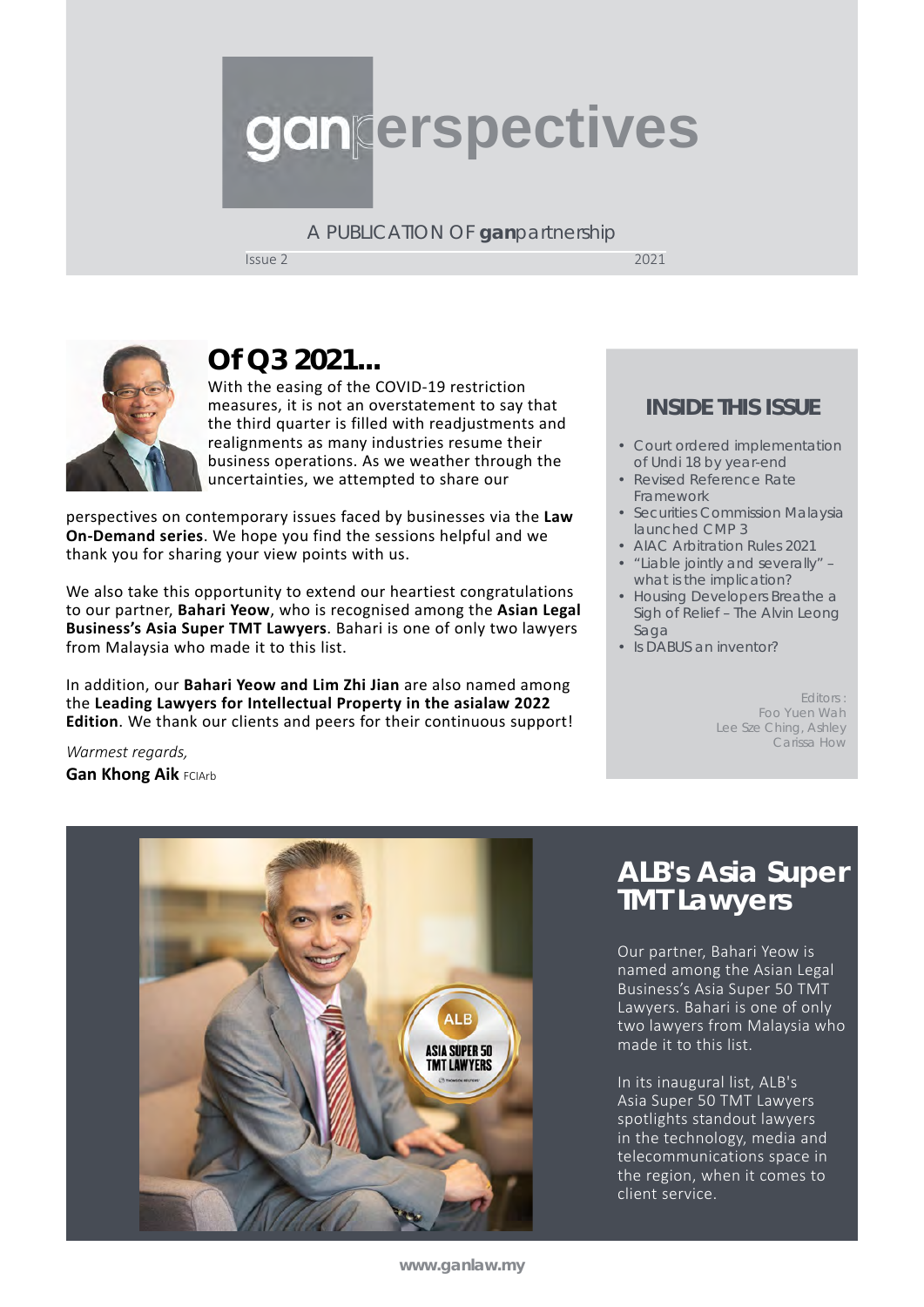## **High Court ordered implementation of Undi 18**

Judicial Commissioner Alexander Siew How Wai, in a judicial review application, had ordered the Election Commission and the Government of Malaysia to implement section 3 of the Constitution (Amendment) Act 2019 by 31 December 2021. The decision to defer the implementation of such amendment to after September 2022 was also quashed by the court.

The effects of the amendment and the orders are two-fold. Firstly, the voting age will be lowered to 18 years old from the present 21 years old. Secondly, the automatic voter registration will replace the existing system that requires Malaysians to register as voters before they are qualified to vote in the General Election. These measures must be introduced by the end of this year.



#### **Apex Court to review contempt decision against online news portal**

The Federal Court has fixed 12 October 2021 to hear a review application made by the online news portal that was found guilty of contempt over the offensive comments made by its readers.

Previously, a seven-member panel in *Peguam Negara Malaysia v Mkini Dotcom Sdn Bhd* [2021] 2 MLJ 652, in a six to one decision, found the online news portal liable for contempt of court and imposed a fine in the sum of RM500,000.

#### **Citizenship for children born overseas to Malaysian mothers**

In a momentous decision, the High Court held that children born overseas to Malaysian mothers are entitled to Malaysian citizenship. In arriving at the decision, the court ruled that citizenship rights in Article 14 together with section 1(b) of Part II of the Second Schedule to the Federal Constitution must be read harmoniously with Article 8(2) of the Federal Constitution which prohibits gender discrimination. Therefore, the word "father" must be read to include "mothers" and their children are entitled to citizenship by operation of the law under Article 14.

#### **Securities Commission Malaysia launched CMP 3**

The Securities Commission Malaysia (SC) launched the third Capital Market Masterplan (CMP3) on 21 September 2021. CMP3 serves as a strategic framework for the growth of Malaysia's capital market from 2021 to 2025. Under CMP 3, the regulator, among others, is committed to adopting principles-based regulations and encouraging greater regulatory technology adoption among market participants.

To promote greater alignment towards the recommendations by the Task Force on Climate-Related Financial Disclosures (TCFD), the SC is also looking into climate disclosures for corporations and capital market intermediaries.

#### **Revised Reference Rate Framework**

On 11 August 2021, the Central Bank of Malaysia (Bank Negara Malaysia) announced the release of the revised Reference Rate Framework ("Framework") that will be effective on 1 August 2022. Under the Framework, the Standardised Base Rate ("SBR") will replace the Base Rate as the common reference rate across financial institutions for new retail floating-rate loans. The SBR will be linked to the Overnight Policy Rate (OPR), any changes to the SBR will only occur following changes in the OPR.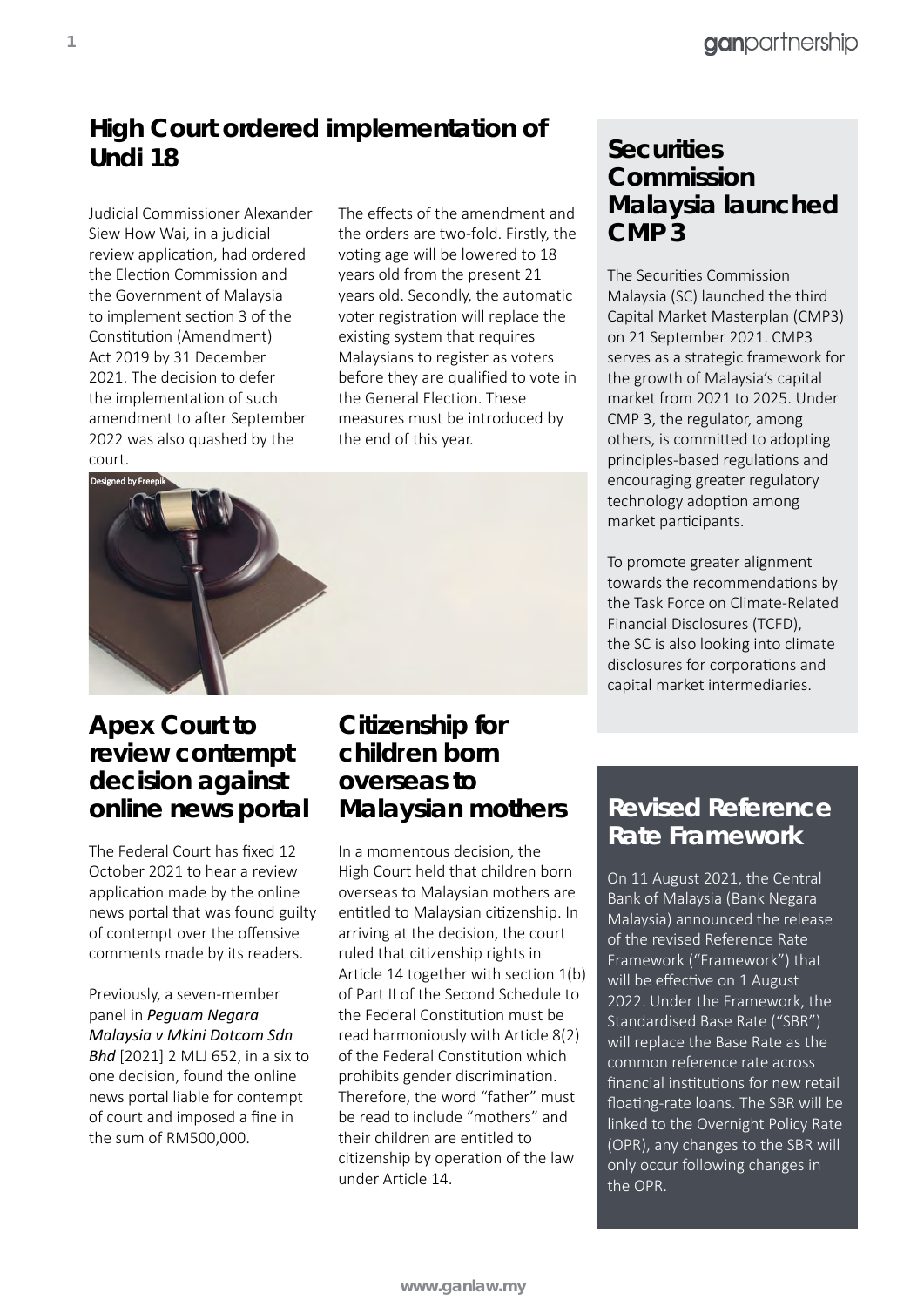## **Cryptocurrency as legal tender in El Salvador**

On 7 September 2021, El Salvador has become the first country in the world that accepts Bitcoin cryptocurrency as a legal tender.

#### **Singapore passed Courts (Civil and Criminal Justice) Reform Bill**

The Parliament of Singapore passed the Courts (Civil and Criminal Justice) Reform Bill on 14 September 2021. The Bill seeks to support the digital transformation of the Singapore courts by leveraging technology to conduct proceedings in a flexible manner via electronic means.

Various significant changes will be introduced, such as, conduct of remote hearings and documents-only hearings, simplification of court terminology across the statute books, implementation of recommendations of the Civil Justice Commission and Civil Justice Review Committee to reform the Singapore civil justice system including empower court to order parties to resolve disputes by amicable resolution, empower the General Division of the High Court to grant interim relief in aid of foreign court proceedings even where there are no substantive proceedings in Singapore.



#### **Is DABUS an inventor?**

An artificial intelligence system that incorporates artificial neural networks created by Dr. Stephen Thaler, DABUS ('a **d**evice for the **a**utonomous **b**ootstrapping of **u**nified sentience) is a computer program capable of inventing on its own as it can continuously generate new and inventive outputs. DABUS was named as the inventor in patent applications filed by Dr. Stephen in several countries, including the United States (US), United Kingdom (UK), European Union since 2018. The applications in US, UK and Europe were refused on the ground that DABUS is not a natural person in 2019 and 2020.

In July 2021, South Africa became the first country in the world that awarded a patent which names DABUS as its inventor and Dr. Thaler as the patent's owner. The Federal Court of Australia in *Thaler v Commissioner of Patents* [2021] FCA 879 sets a precedent by recognising that an artificial intelligence system can be an inventor under the Australian patent law.

However, such findings are not followed by the English Court of Appeal in *Thaler v Comptroller General of Patents Trade Marks and Designs* [2021] EWCA Civ 1374, where the court found that only a person can be an inventor under the English patent law.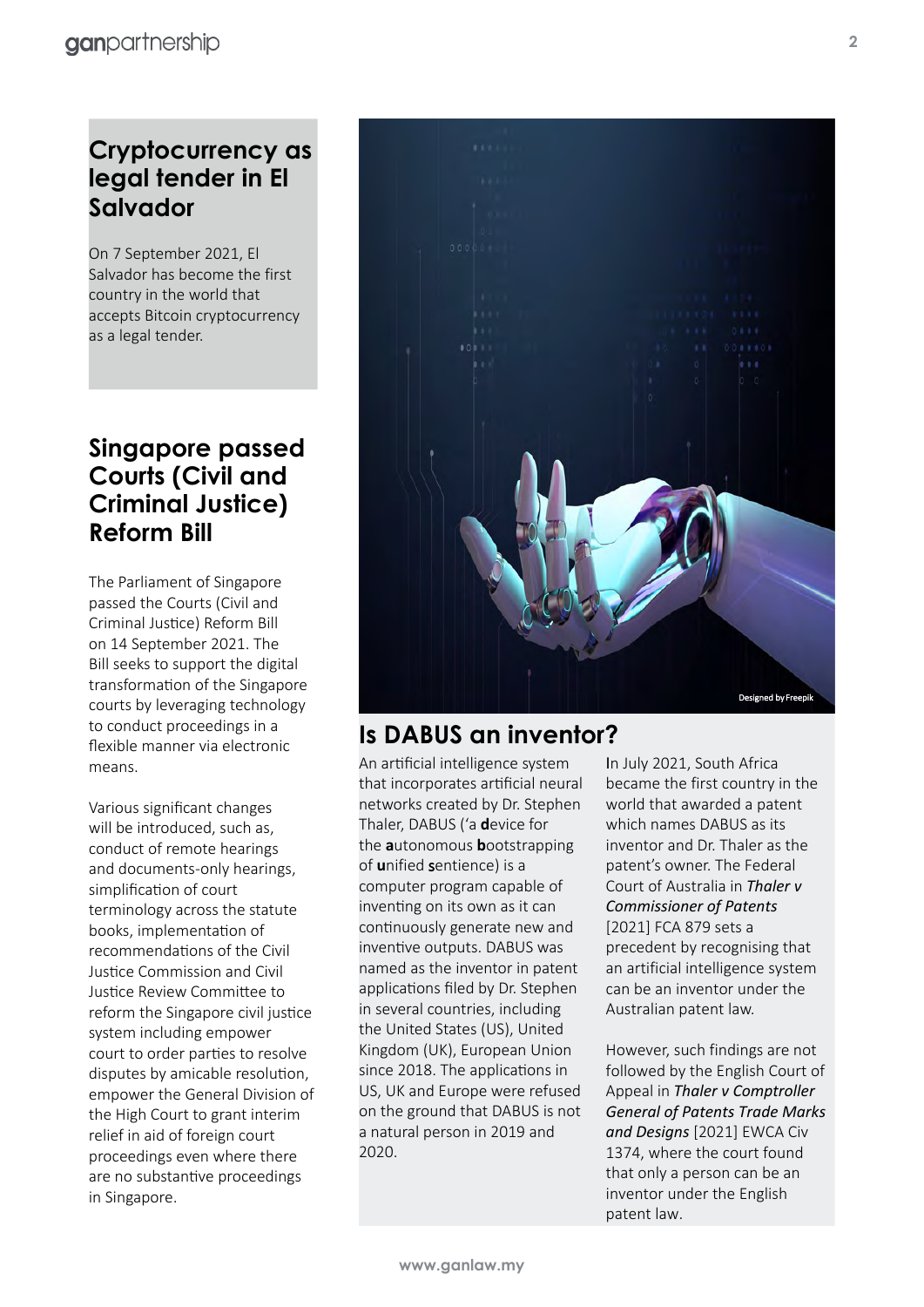

# **Asian International Arbitration Centre (AIAC) Arbitration Rules 2021**

*Kang Mei Yee*

The Asian International Arbitration Centre ("AIAC") Arbitration Rules 2021 ("AIAC Arbitration Rules") have taken effect as of 1 August 2021.

This article looks at the key provisions of the AIAC Arbitration Rules 2021 and the notable changes from its predecessor, the AIAC Arbitration Rules 2018 that arbitral practitioners, budding and practicing alike, should take note of.

Appreciably, the AIAC Arbitration Rules have introduced clear provisions for the use of technology to remotely participate in the arbitral proceedings.

Further, the AIAC Arbitration Rules have also notably incorporated the Fast Track Procedure for expedient conduct of arbitration.

To read more, click [here.](https://www.ganlaw.my/aiac-arbitration-rules-2021/) The AIAC Arbitration Rules 2021 can be accessed [here](https://admin.aiac.world/uploads/ckupload/ckupload_20210801103608_18.pdf).

# 亚洲国际仲裁中心 仲裁规则2021 江美仪 著

亚洲国际仲裁中心仲裁 在一系列的仲裁规则修 规则2021("AIAC仲裁 改和变化中,必须强调 规则")于8月1日生 效。

本文探讨了多项仲裁员 需留意的AIAC仲裁规则 要点,以及亚洲国际仲 裁中心仲裁规则2018和 2021两者之间的显著变 化。

的是AIAC仲裁规则阐明 使用远程技术参与仲裁 程序。

此外,AIAC仲裁规则引 入了快速通道程序以便 仲裁程序可以快速进 行。

欲了解更多,请点[击此](https://www.ganlaw.my/cn/%e4%ba%9a%e6%b4%b2%e5%9b%bd%e9%99%85%e4%bb%b2%e8%a3%81%e4%b8%ad%e5%bf%83%e4%bb%b2%e8%a3%81%e8%a7%84%e5%88%992021/) [处](https://www.ganlaw.my/cn/%e4%ba%9a%e6%b4%b2%e5%9b%bd%e9%99%85%e4%bb%b2%e8%a3%81%e4%b8%ad%e5%bf%83%e4%bb%b2%e8%a3%81%e8%a7%84%e5%88%992021/)。 您可以点击[此处以](https://admin.aiac.world/uploads/ckupload/ckupload_20210801103608_18.pdf) 浏览亚洲国际仲裁中心 仲裁规则2021。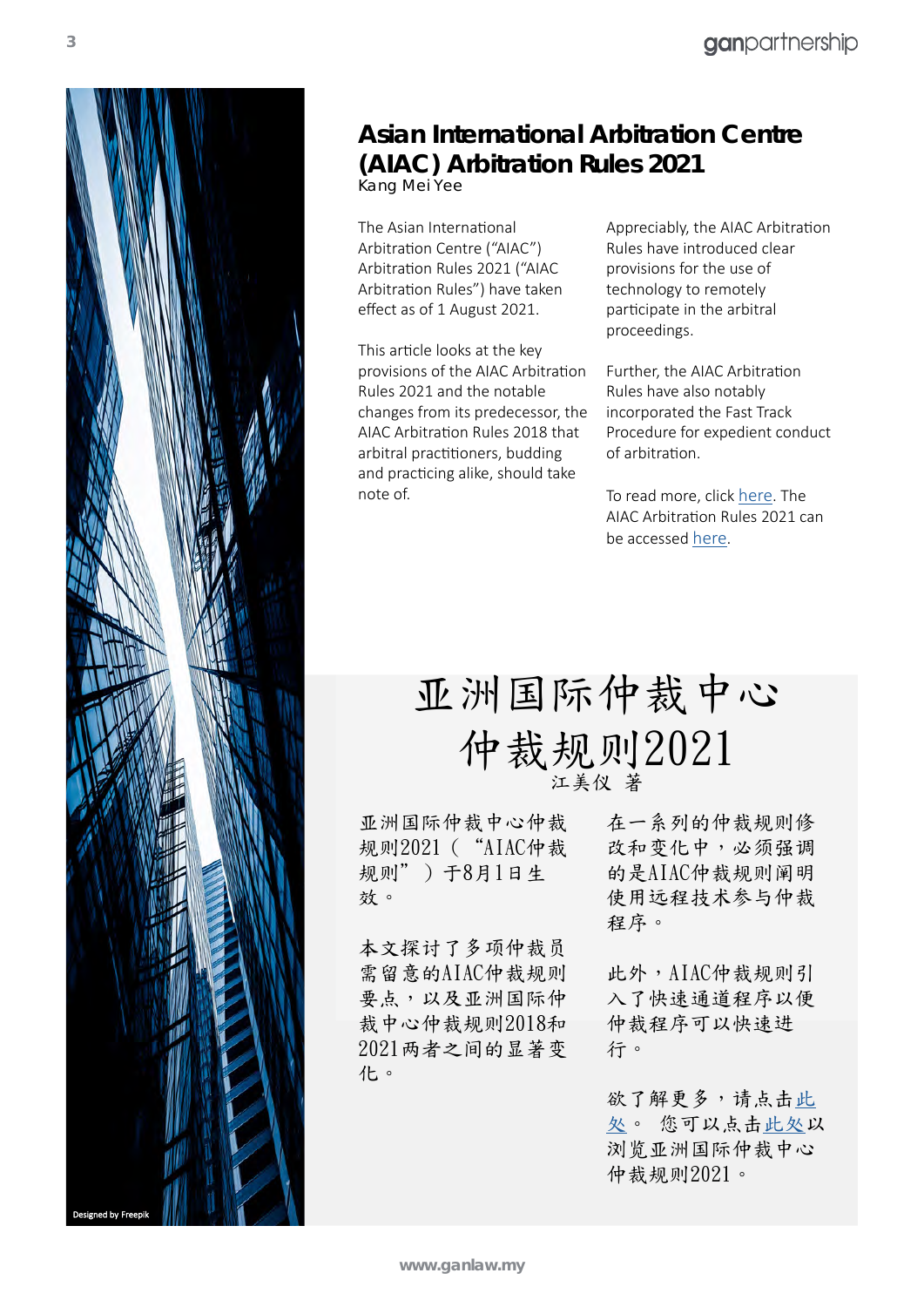#### **"Liable jointly and severally" what is the implication?**

*Gan Khong Aik & Lee Sze Ching (Ashley)*

A creditor obtained a judgment in his favour against several judgment debtors, but the judgment did not state that the debtors are liable jointly and severally for the judgment sum. The immediate questions that might arise would include "what are the creditor's rights against the debtors when it comes to enforcement of the judgment?". That was the issue canvassed before the apex court in *Lembaga Kumpulan Wang Simpanan Pekerja v Edwin Cassian Nagappan* [2021] 7 CLJ 823.

The Federal Court clarified a common misconception about joint liability that the liability of two or more debtors is shared and the creditor can only recover in equal proportions against each of the debtors. On this point, the Court referred to section 44 of the Contracts Act 1950 and held that the creditor may recover the entire judgment sum from any of the debtors in a joint liability situation as each debtor is liable for the entire judgment sum.

Next, the Federal Court also examined two divergent views delivered by the Court of Appeal in *Sumathy Subramaniam v Subramaniam Gunasegaran & Another Appeal* [2018] 2 CLJ 305 and *Kejuruteraan Bintai Kindenko Sdn Bhd v Fong Soon Leong* [2021] 5 CLJ 1 when a judgment is silent on the type of liability. Another significance of this decision that must be emphasised is the ruling on the effects of joint liability prescribed by a statute on the judgments, where such liability is not specifically stated in the judgments. To read more, click [here.](https://www.ganlaw.my/liable-jointly-and-severally-what-is-the-implication/)

# **Interpretation of Statute & Contract: Apex Court favours "Commerciality" over "Illegality"**

*Tan Min Lee & Lee Xin Div*

The specific issue before the Federal Court in *Maple Amalgamated Sdn Bhd v Bank Pertanian Malaysia Bhd* [2021] 8 CLJ 409 was whether an Islamic banking facility known as Bai Bithaman Ajil ("BBA") transaction is invalid for violating section 214A of the National Land Code ("NLC"). On this issue, the apex court affirmed its decision in *Gula Perak v Datuk Lim Sue Beng* [2019] 1 CLJ 153 and held that section 214 of the NLC did not apply to the agreements executed for the BBA as there had not been actual transfer of ownership of the land.

The arrangement under the BBA was merely a means to finance an Islamic facility, no memorandum of transfer was executed and the borrower remained the registered proprietor at all material times.

In dealing with the legality of the BBA, the Federal Court also made broader pronouncements on the applicable legal principles when a Court is asked to invalidate a commercial transaction. Broadly, the apex court ruled that the Court should be slow in invalidating commercial contracts that are in breach of statutory provisions unless there is such clear intention of the legislation.

 If there are two possible interpretations, the one which avoids a finding of illegality is to be preferred. This is because the apex court viewed that the public and reasonable commercial people would organise their affairs on the assumption that what they are doing is not prohibited by law. To read more, click [here](https://www.ganlaw.my/interpretation-of-statute-contract-apex-court-favours-commerciality-over-illegality/).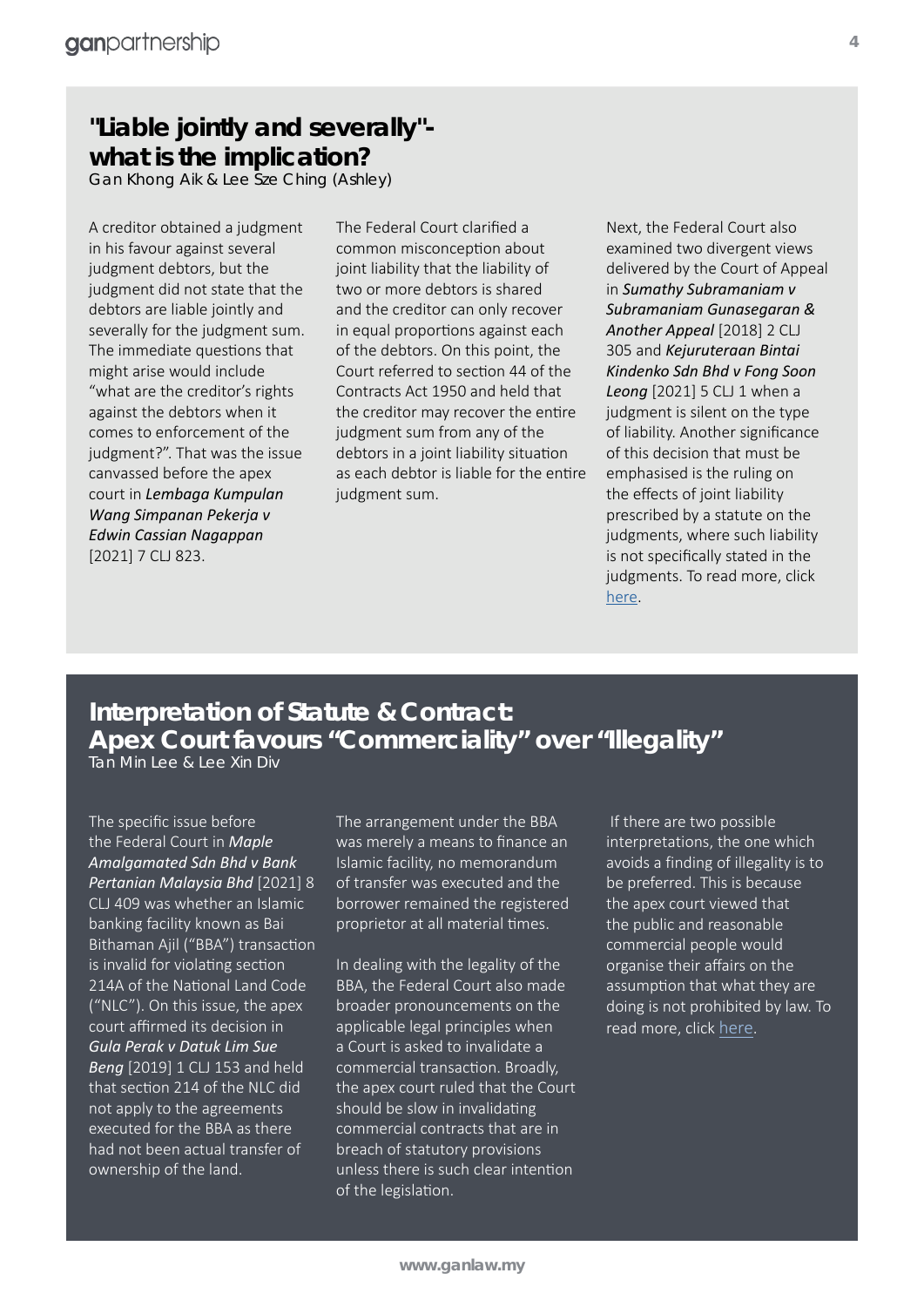

**Adjudicator is Bias for Unreasonable Deadlines & Failure to Account for MCO Restrictions**

*Foo Joon Liang & Tasha Lim Yi Chien*

Whilst an adjudicator has wide discretionary powers under the Construction Industry Payment and Adjudication Act 2012 (CIPAA), can such discretionary power disregard or bypass the restrictions provided in the Prevention and Control of Infectious Diseases (Measures Within Infected Local Areas) Regulations 2020 [P.U. (A) 91/2020] more commonly known as the 'Movement Control Order' ("MCO")?

The High Court upon scrutinising the adjudicator's conduct in *Itramas Technology Sdn Bhd v Savelite Engineering Sdn Bhd and other cases* [2021] MLJU 1382 held that there was actual bias by the Adjudicator for amongst others, failing to give effect to the restrictions imposed by the MCO.

This article also discusses another novel aspect on the 45-working days provided in section 12 of the CIPAA and the duration of the MCO. To read more, click [here.](https://www.ganlaw.my/adjudicator-is-bias-for-unreasonable-deadlines-failure-to-account-for-mco-restrictions/)

#### **Covid Act: "Inability to Perform Contractual Obligation" tested in Courts**

*Lee Xin Div* 

Part II of the Temporary Measures for Reducing the Impact of Coronavirus Disease 2019 (Covid-19) Act 2020 ("Covid Act") which relieves contracting parties with inabilities to perform contractual obligations came into effect on 23 October 2020.

Its operation has been extended until 31st December 2021 by the former Minister in the Prime Minister's Department (Parliament and Law) in June 2021.

Such protection is hence still afforded to eligible business at least until the end of this year. This article discusses several cases which have considered the application of Part II of the Covid-19 Act. To read more, click [here.](https://www.ganlaw.my/covid-act-inability-to-perform-contractual-obligation-tested-in-courts/)